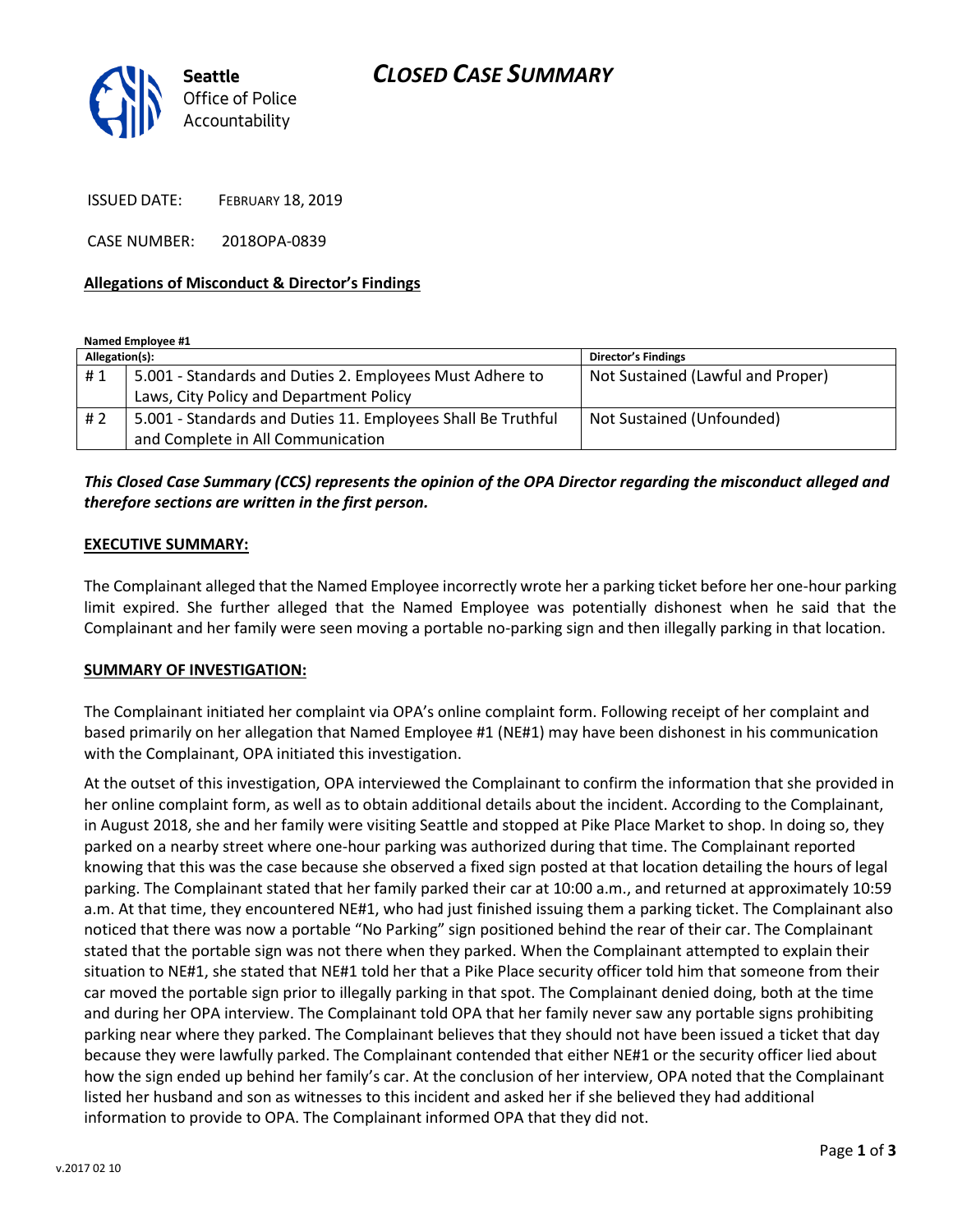



OPA CASE NUMBER: 2018OPA-0839

The Complainant sent OPA a photograph of a one-hour fixed parking sign that she claimed was in close proximity to where they parked. The photograph she provided portrayed a sign affixed to the wall of a building that showed that parking was allowed from 10:00 a.m. to 4:00 p.m. The photograph did not depict where the Complainant's car was parked in relation to that sign, but it appears to be the same fixed sign as shown in the parking ticket photos taken by NE#1, which was located on the building directly in front of where the Complainant's car was parked.

OPA located and interviewed the Pike Place Security Officer (PPSO) who was involved in this incident. The PPSO stated that, on the day in question, he made his early morning rounds of the market area and confirmed that the temporary "No Parking" signs were properly in place. When the PPSO returned later, he noticed that one of the signs was missing and that a car with Utah plates was illegally parked where the sign had been. The PPSO then stated that he put the sign back near the front of the Utah car, informed his supervisor about the illegally parked car, and returned to his normal duties. The PPSO returned to the area later in response to an altercation that he heard from a distance. He witnessed a man from the Utah car yelling at NE#1. The PPSO responded by placing himself between the man who was "very confrontational" and NE#1. The PPSO told the man that he needed to calm down and show NE#1 some respect. The PPSO recalled the man saying that it was "bullshit" and that they never saw the sign. The PPSO stated that he told the man that his statement was a lie because there were multiple signs in that area. After that argument ended, the people from in the Utah car drove away. The PPSO stated that his supervisor may have moved the no-parking sign after he did, but the PPSO never saw NE#1 move the sign.

Considering the information obtained during the PPSO's interview, OPA contacted the Complainant and asked her if her husband was available for an interview, and she replied that he was not.

OPA also interviewed NE#1. NE#1 works for SPD as a Parking Enforcement Officer. NE#1's primary assignment is the Pike Place Market. NE#1 recalled issuing the ticket to Complainant's vehicle. NE#1 was called to the area where the Complainant's car was parked by a Pike Place Market security guard. From what NE#1 remembered, the security guard called to tell him that there were three or four cars parked illegally where the portable "No Parking" signs had been previously placed. The security guard asked NE#1 if he would go to the area and take care of the situation. After arriving, NE#1 verified that the portable signs were properly issued and assigned. NE#1 stated that he confirmed that by using his mobile device. After confirming that information, NE#1 proceeded, per policy and training, to begin issuing tickets. After issuing a ticket to the Utah car, NE#1 stated that he was approached by a man from that car who started yelling at him about the ticket. NE#1 recalled that one of the security guards from the market intervened and threatened to place the man in handcuffs if he refused to calm down. NE#1 attempted to deescalate the situation by speaking to the Complainant and explaining the purpose of the ticket. NE#1 also told her that he did not want to see the man placed in handcuffs by the security officer. NE#1 recalled that the Complainant acted calm while he spoke to her, but that the man was still very angry. Ultimately, the man and Complainant got into their car and drove away. NE#1 detailed to OPA the lawful reasons supporting the ticket that he issued to the Complainant's car and denied that anything he did was improper. NE#1 stated that he has no idea whether the Complainant or anyone in her family had anything to do with moving the sign prior to his arrival, but confirmed that the sign was in front of their car when he arrived. NE#1 stated that he recalled telling the Complainant that one of the security guards from the market believed that the sign was moved by one of three or four cars that were illegally parked at that location. NE#1 denied telling the Complainant that someone from her family was the individual who moved the sign.

OPA obtained a copy of the ticket and the attached photographs. The ticket was issued for parking between the hours of 6:00 a.m. and 3:00 a.m. The photographs show the Complainant's car and the portable "No Parking" sign is in the background near the rear of the car.